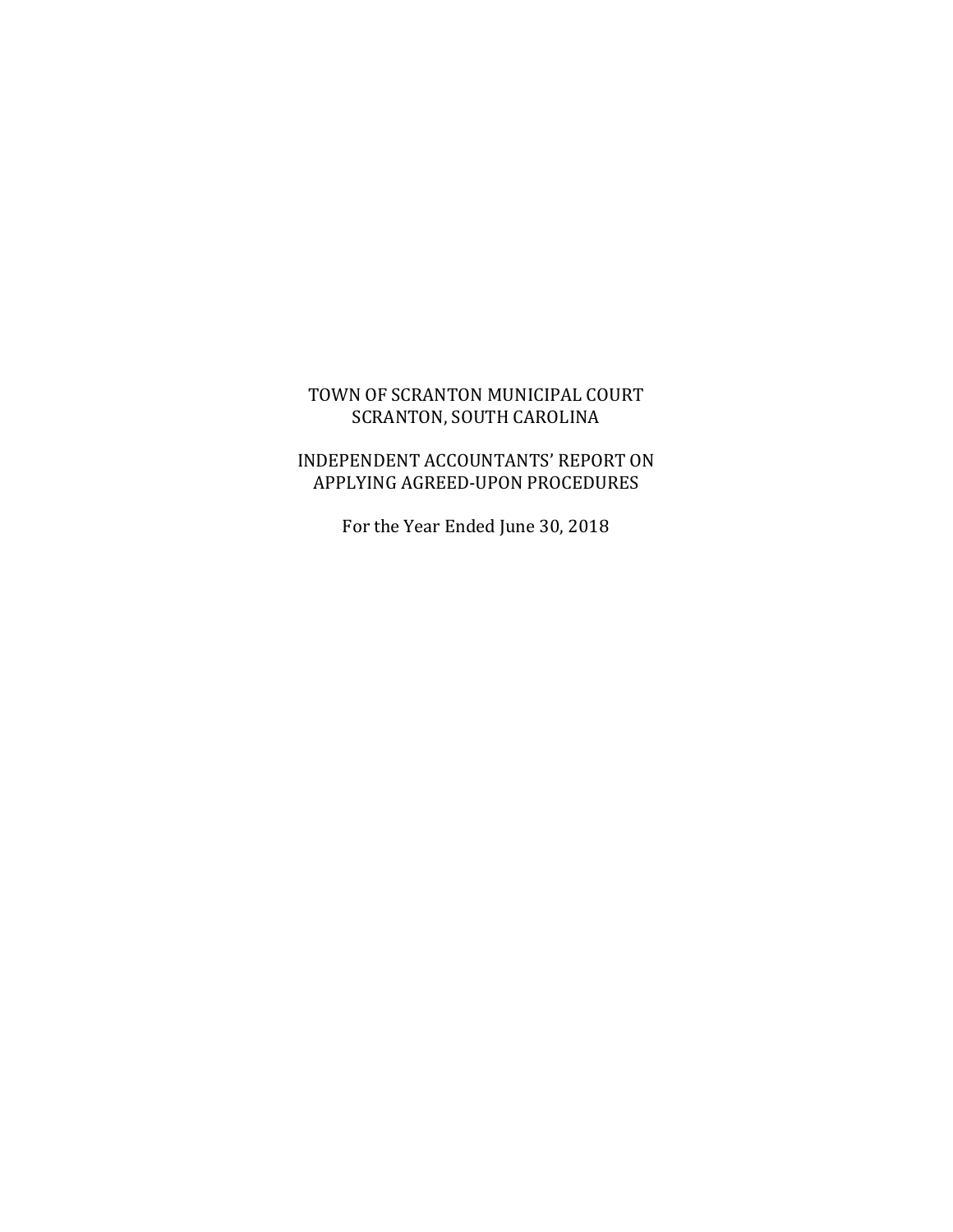

June 11, 2019

The Honorable John R. Kirven, Chief Judge Town of Scranton Scranton, South Carolina

Tammy Sarvis, Clerk of Court Town of Scranton Scranton, South Carolina

This report resulting from the application of agreed-upon procedures to the accounting records of the Town of Scranton Municipal Court System as of and for the year ended June 30, 2018, was issued by The Hobbs Group, P.A., Certified Public Accountants, under contract with the South Carolina Office of the State Auditor.

If you have any questions regarding this report, please let us know.

Respectfully submitted,

George & Kennedy, II

George L. Kennedy, III, CPA State Auditor

GLKIII/sag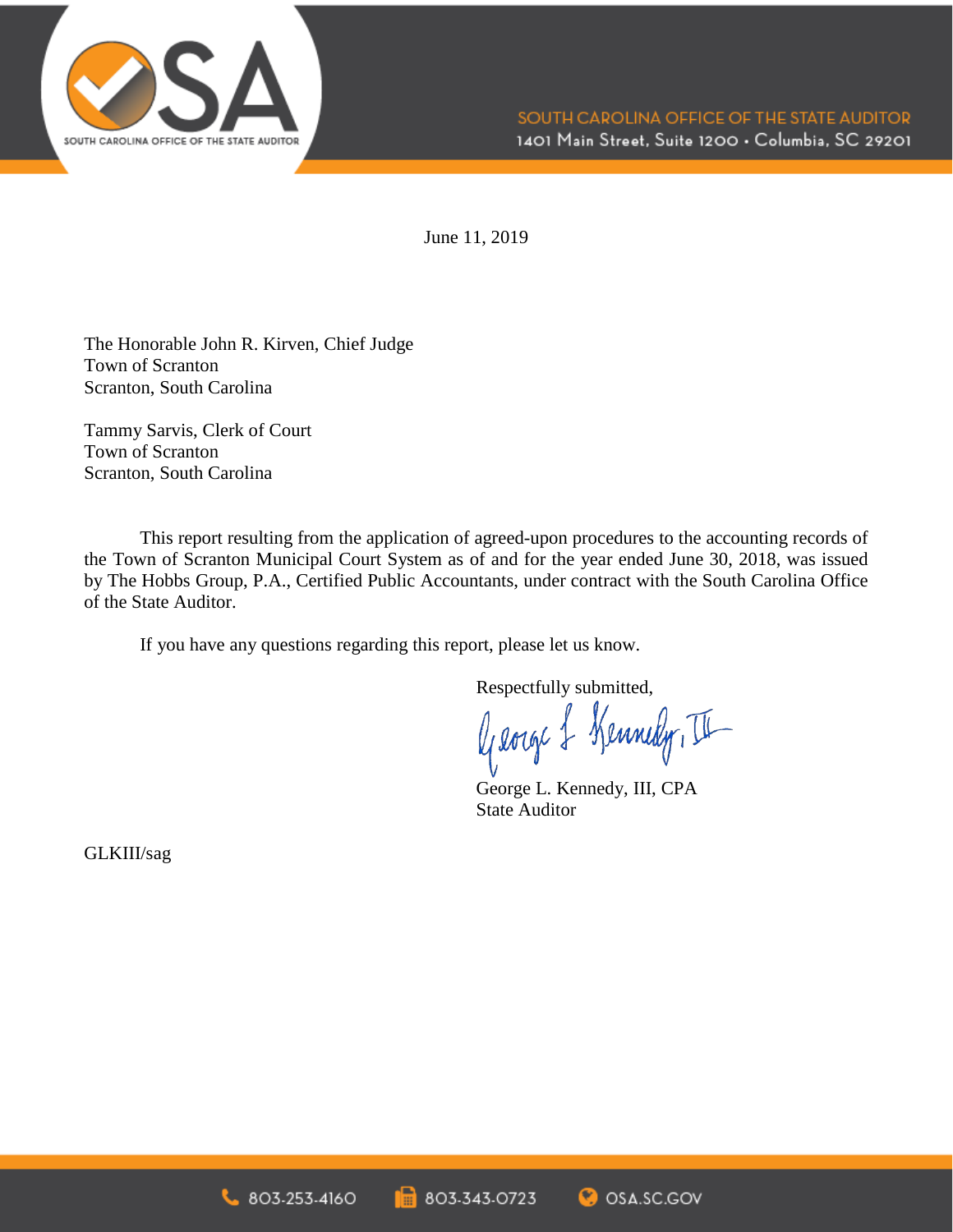TABLE OF CONTENTS *TOWN OF SCRANTON MUNICIPAL COURT* June 30, 2018

Independent Accountants' Report on Applying Agreed-Upon Procedures…………………………………...………1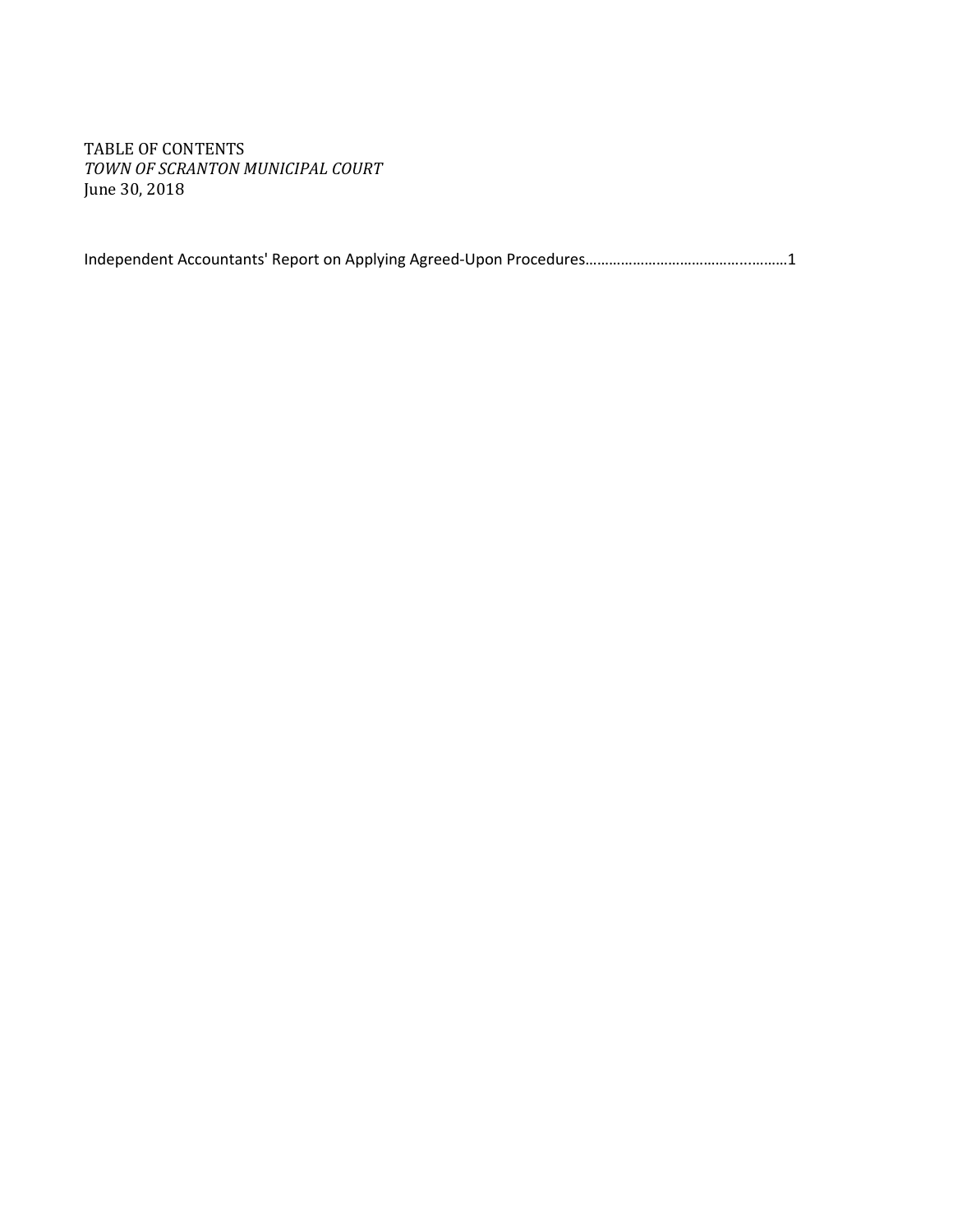

1704 Laurel Street Columbia, SC 29201

P.O. Box2411 Columbia, SC 29202 Phone (803) 799-0555 Fax (803) 799-4212

www.hobbscpa.com

### INDEPENDENT ACCOUNTANT'S REPORT ON APPLYING AGREED-UPON PROCEDURES

June 11, 2019

Mr. George L. Kennedy, III, CPA State Auditor State of South Carolina Columbia, South Carolina

The Honorable John R. Kirven, Chief Judge Town of Scranton Scranton, South Carolina

Tammy Sarvis, Clerk of Court Town of Scranton Scranton, South Carolina

We have performed the procedures described below, which were agreed to by the South Carolina Office of the State Auditor and the Town of Scranton Municipal Court (the "*Town*"), on the systems, processes, and behaviors related to court fines and fees of the Town for the period July 1, 2017 through June 30, 2018, in the areas addressed. The Town is responsible for the systems, processes and behaviors related to court fines and fees. The sufficiency of these procedures issolely the responsibility of the South Carolina Office of the State Auditor and the Town. Consequently, we make no representation regarding the sufficiency of the procedures described below either for the purpose for which the agreed-upon procedures report has been requested or for any other purpose.

The procedures and the associated findings are as follows:

#### 1. **Clerk of Court**

- We gained an understanding of the policies and procedures established by the Clerk of Court to confirm timely reporting by the Clerk of Court's Office.
- We obtained the court dockets or equivalents from the Clerk of Court. We randomly selected 25 cases from the court dockets and recalculated the fine, fee, assessment and surcharge calculation to confirm that the fine, fee, assessment and surcharge were properly allocated in accordance with applicable State law and the South Carolina Court administration fee memoranda.
- We randomly selected 25 court receipt transactions to confirm that the fine, fee, assessment and surcharge adhered to State law and the South Carolina Court administration fee memoranda and that the receipts were allocated in accordance with applicable State law.

We found no exceptions as a result of the procedures.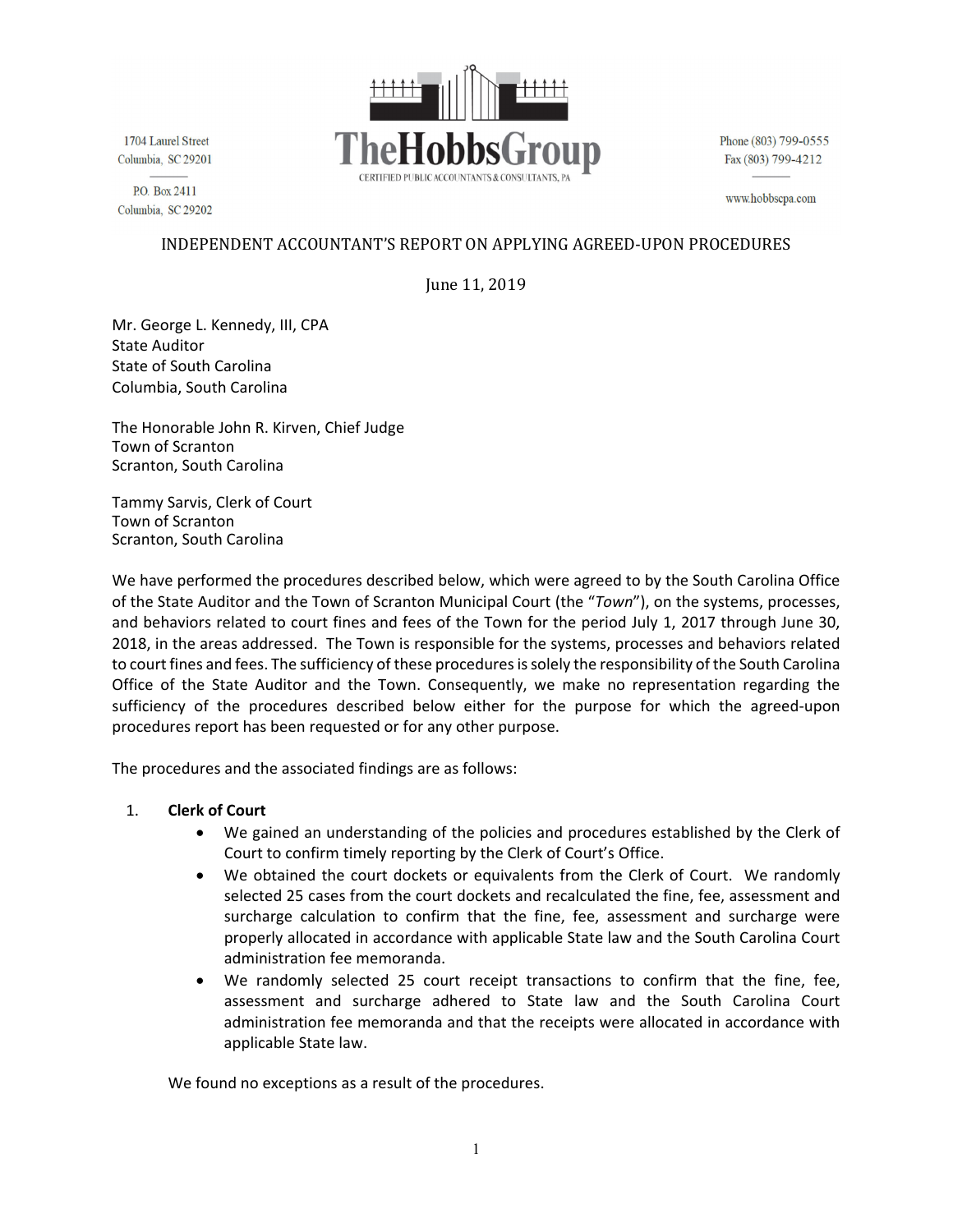#### 2. **Town Treasurer**

- We gained an understanding of the policies and procedures established by the Town treasurer to confirm timely reporting by the Town.
- We inspected all monthly court remittance forms or equivalents to confirm that the forms were completed in accordance with instructions and submitted timely in accordance with State law.
- We agreed the amounts reported on the monthly remittance forms or equivalents to the Town's support.
- We inspected the Municipality's support to confirm that the Town properly classified fine, fee, assessment, and surcharge receipts.
- We inspected all State Treasurer's Revenue Remittance Forms for the period July 1, 2017 through June 30, 2018 and agreed the amounts reported on the State Treasurer's Revenue Remittance Forms to the court remittance forms or equivalents.
- We agreed the amounts reported by the Town on its supplemental schedule of fines and assessments, as reported in the annual financial statement audit, for the period July 1, 2017 through June 30, 2018, to the Town's general ledger.
- We inspected the Town's supplemental schedule of fines and assessments, as reported in the annual financial statement audit, to confirm that it contained all the elements required by State law.

We found no exceptions as a result of the procedures.

#### 3. **Victim Assistance**

- We gained an understanding of the policies and procedures established by the Town to confirm proper accounting for victim assistance funds.
- We made inquiries and confirmed that any funds retained by the Town for victim assistance were deposited into a separate account.
- There were no exceptions of victim assistance funds during the fiscal year.
- We inspected the Town's victim assistance financial activity on the supplemental schedule of fines and assessments, as reported in the annual financial statement audit, and confirmed that it was in compliance with applicable State law.
- We agreed the amounts reported by the Town on its supplemental schedule of fines and assessments, as reported in the annual financial statement audit for the year ended June 30, 2018, applicable to the Victim Assistance Fund, to the Town's general ledger or subsidiary ledgers.
- We inspected the Town's victim assistance account to confirm the Victim Assistance fund balance was retained as of July 1 from the previous fiscal year in accordance with State law.

We found no exceptions as a result of the procedures.

This agreed-upon procedures engagement was conducted in accordance with attestation standards established by the American Institute of Certified Public Accountants. We were not engaged to and did not conduct an examination or review, the objective of which would be an opinion or conclusion, respectively, on the systems, processes, and behaviors related to court fines and fees of the Town of Scranton Municipal Court. Accordingly, we do not express an opinion or conclusion. Had we performed additional procedures, other matters might have come to our attention that would have been reported to you.